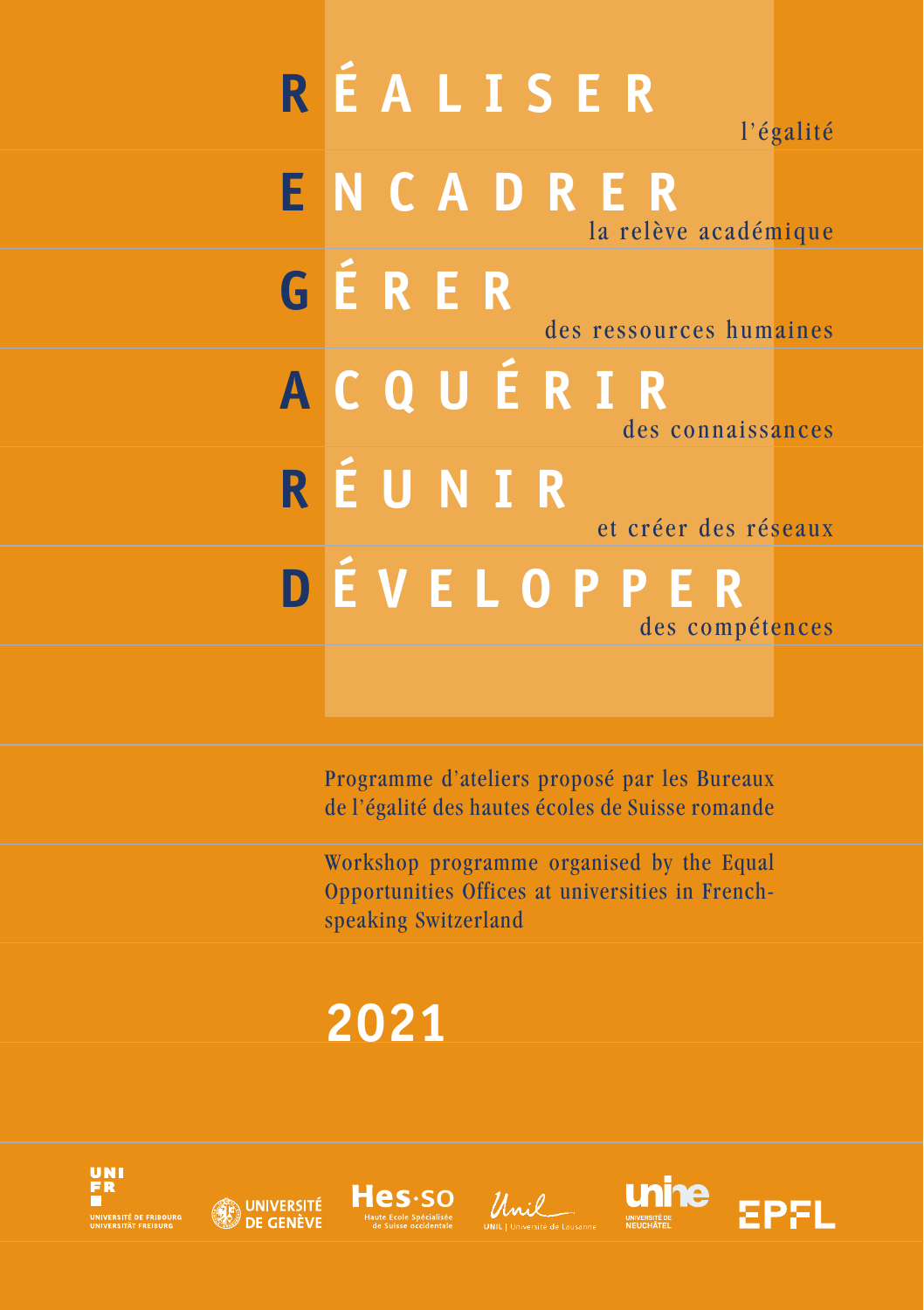## **APERÇU DES ATELIERS 2021 WORKSHOP PROGRAMME 2021**

| <b>Dates</b>                                                      | <b>Inscription dès</b><br><b>Registration start</b> | <b>Ateliers</b><br><b>Workshops</b>                                                | Lieu<br>Location | Animation<br><b>Trainer</b>           | <b>Thème</b><br><b>Topic</b> | <b>Public cible</b><br>Target group  | Page           |
|-------------------------------------------------------------------|-----------------------------------------------------|------------------------------------------------------------------------------------|------------------|---------------------------------------|------------------------------|--------------------------------------|----------------|
| $1st$ &<br>26 <sup>th</sup> February                              | 11 <sup>th</sup> January                            | <b>Project management for successful researchers</b>                               | Online           | Carine Galli Marxer                   | $\boldsymbol{\Theta}$        | $\bigcap$                            | 5              |
| 16 <sup>th</sup> February &<br>20 <sup>th</sup> October           | 11 <sup>th</sup> January                            | Pitching myself for industry: my roadmap for success                               | HES-SO           | Romaine Johnstone                     | O                            | 00                                   | 5              |
| 22 février                                                        | 11 janvier                                          | Academia, ResearchGate, Twitter: réseaux sociaux<br>et visibilité sur internet     | Neuchâtel        | Aline Bouchard                        | ⊜                            | OO                                   | 6              |
| 2 <sup>nd</sup> March                                             | 20 <sup>th</sup> January                            | <b>Facilitation techniques for working groups</b>                                  | Lausanne         | Siara Isaac                           | $\boldsymbol{\oplus}$        |                                      | 6              |
| $16^{th}$ & $30^{th}$<br>March                                    | 2 <sup>nd</sup> February                            | <b>Emotional intelligence: why it matters</b>                                      | <b>EPFL</b>      | Silke Mischke                         | $\bigoplus$                  | $\boldsymbol{Q}$<br>$\mathbf \Omega$ | 7              |
| 16 avril                                                          | 5 mars                                              | Se préparer à la leçon d'épreuve                                                   | Genève           | Mallory Schaub, Prof. Sévane Garibian | O                            | $\mathbf \Theta$                     | $\overline{7}$ |
| 20 <sup>th</sup> April                                            | 9 <sup>th</sup> March                               | Ally training for men: How to stand up against discrimination,<br>sexism, and bias | <b>EPFL</b>      | Bettina Palazzo                       | $\bigoplus$                  | <b>d O O</b>                         | 8              |
| 22 avril                                                          | 11 mars                                             | Reconnaître et affirmer ses potentiels                                             | Genève           | Moïra Salvadore                       | $\bigoplus$                  |                                      | 8              |
| 26 avril                                                          | 15 mars                                             | Savoir négocier: techniques et stratégies                                          | Lausanne         | Dagmar Engfer                         | $\bm\Theta$                  |                                      | 9              |
| 6 <sup>th</sup> May                                               | 25 <sup>th</sup> March                              | Finding and applying for funding in academia                                       | Online           | Susanne Matuschek                     | $\boldsymbol{\Theta}$        | $\color{red}\Theta$                  | 9              |
| 11 & 24/25 mai                                                    | 23 mars                                             | Viser l'équilibre: vers une gestion consciente du temps<br>et de l'énergie         | Neuchâtel        | Marie-Paule Haefliger                 | $\bm{\Theta}$                | OO                                   | 10             |
| 18 <sup>th</sup> & 19 <sup>th</sup> May<br>$+24^{\text{th}}$ June | $6th$ April                                         | Self-empowerment: discover how to build your power to act                          | <b>EPFL</b>      | Nir Zalts                             | $\bigoplus$                  | $\bullet$<br>$\Box$                  | 10             |
| 27 <sup>th</sup> May                                              | 15 <sup>th</sup> April                              | Pushing back against everyday sexism                                               | Geneva           | Siara Isaac                           | $\bm \Theta$                 | 80<br>$\mathbf O$                    | <b>11</b>      |
| 28 <sup>th</sup> May                                              | 16 <sup>th</sup> April                              | Writing and publishing in academia                                                 | Lausanne         | Sarah Stauffer                        | O                            |                                      | <b>11</b>      |
| 1 <sup>st</sup> June                                              | 20 <sup>th</sup> April                              | Increase your assertiveness in institutional power games                           | <b>EPFL</b>      | Sibyl Schädeli                        | $\bm\Theta$                  | 00                                   | 12             |
| 15 juin                                                           | 4 mai                                               | Comment monter une équipe de recherche?                                            | Lausanne         | Brigitte Guichard                     | $\boldsymbol{\Theta}$        |                                      | 12             |
| $17th$ June                                                       | 6 <sup>th</sup> May                                 | Increase your assertiveness in institutional power games                           | Online           | Sibyl Schädeli                        | $\bm\Theta$                  | $\bullet$<br>O                       | 13             |
| 14 septembre                                                      | 3 août                                              | Gestion de conflits - coaching en groupe                                           | Fribourg         | Marie-Paule Haefliger                 | $\bigoplus$                  | $\bigcap$<br>$\mathbf \Theta$        | 13             |
| 17 septembre                                                      | 6 août                                              | Vulgariser sans bêtifier                                                           | Lausanne         | Virginie Pilault                      | $\bm\Theta$                  |                                      | 14             |
| 21 septembre                                                      | 10 août                                             | Gestion de conflits - coaching en groupe                                           | Fribourg         | Marie-Paule Haefliger                 | $\bigoplus$                  | $\color{red}\Theta$<br>O             | 13             |
| 23 septembre                                                      | $12$ août                                           | Prise de parole – boîte à outils                                                   | Neuchâtel        | Eva Vokacova Cendors                  | ⊜                            | $\bullet$<br>$\bigcap$               | 14             |
| 14 <sup>th</sup> October                                          | $2nd$ September                                     | Academic mobility and dual career planning                                         | Online           | Sarah Blackford                       | $\mathbf O$                  | 00                                   | 15             |
| $11^{\rm th}$ November                                            | 30 <sup>th</sup> September                          | Research budgets: understanding and constructing them                              | Geneva           | Jennifer Mcclung                      | $\boldsymbol{\Theta}$        |                                      | 15             |
| 22 novembre                                                       | 11 octobre                                          | Question de regard? Perception de soi et choix de carrière                         | HES-SO           | Ana María Vidal                       | $\boldsymbol{\oplus}$        | O                                    | <b>16</b>      |
| 3 décembre                                                        | 22 octobre                                          | Devenir professeure, mettre toutes les chances de son côté!                        | Genève           | Mallory Schaub                        | O                            |                                      | <b>16</b>      |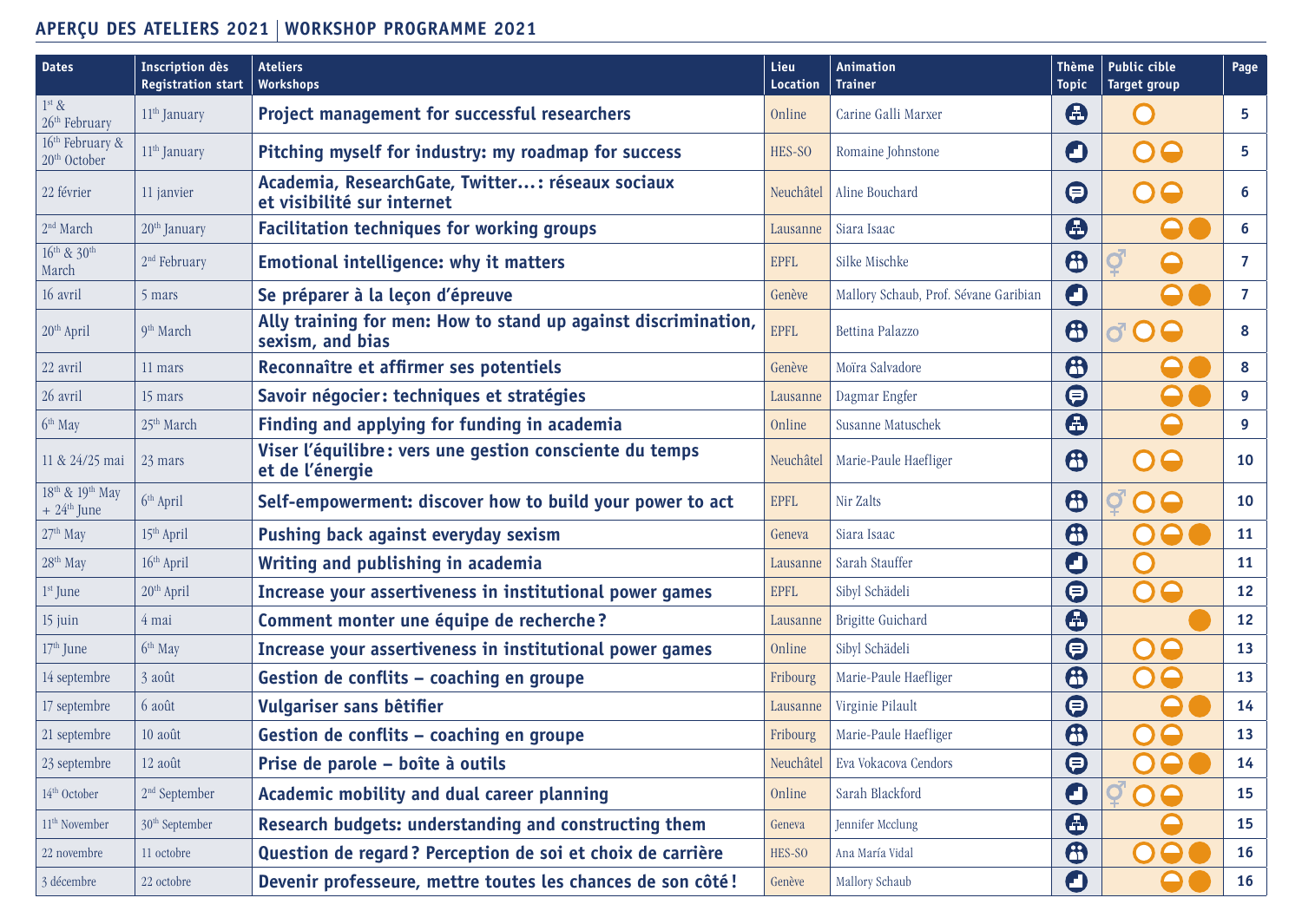Le programme d'ateliers REGARD offre des outils concrets et pratiques pour leur carrière aux doctorantes, post-doctorantes et aux professeures. Les ateliers créent des espaces de discussion et d'échange d'expériences entre chercheuses. Leurs objectifs principaux sont le développement de compétences transversales et la mise en réseau des participantes.

La participation aux ateliers est gratuite pour les doctorantes, les post-doctorantes et les professeures des universités de Suisse romande, de la HES-SO et de l'EPFL. Les ateliers sont proposés en français ou en anglais.

## **Thèmes des ateliers**

- Planification de la carrière académique A Gestion de projets de recherche  $\boldsymbol{\boldsymbol{\boldsymbol{\ominus}}}$
- Outils de communication
- Développement personnel

## **Public cible**

- Assistantes, doctorantes
- Post-doctorantes, maître-assistantes, autres fonctions du corps intermédiaire
- MER et professeures
- Public mixte
- Certains ateliers sont ouverts aux hommes.

**L'inscription aux ateliers est ouverte en principe six semaines avant la date de l'atelier et se fait en ligne sur le site internet www.unifr.ch/regard. Toute inscription confirmée est définitive. Un désistement intervenant moins d'une semaine avant l'atelier ou une absence non-excusée et non-motivée entraîne une participation aux frais d'un montant de CHF 200.– (sauf en cas de force majeure).**

## <span id="page-2-0"></span>**LE PROGRAMME REGARD THE REGARD PROGRAMME**

The REGARD workshop programme offers female PhD candidates, postdocs and women professors concrete and practical tools for their careers. The workshops create spaces for discussion and exchange of experiences. Their main objectives are the development of transferable skills and the networking among participants.

Participation is free of charge for PhD candidates and members of the universities of the French-speaking part of Switzerland, the HES-SO and the EPFL. Workshop language is either French or English.

## **Workshop topics**

- Plan your academic career
- Project management for research
- $\blacksquare$ Communication tools
- Personal development

## **Target groups**

- Assistants, PhD candidates
- Post-docs and all positions
- of the mid-level faculty
- MER and professors
- Gender mixed audience
- Some workshops are open to men

**Registration usually opens six weeks before each workshop and has to be done online over the programme's website www.unifr.ch/regard. Once your registration is confirmed it is considered final. Withdrawal less than one week before the workshop, an absence from the workshop without excuse or explanation entail a fee of CHF 200.– (except in the case of force majeure).** 

#### **Project management for**   $\bigcirc$ **successful researchers**

## **Description and objectives**

After this workshop, participants will have methods and tools to successfully develop, manage and supervise research projects. They will be able to:

- Set project objectives
- Structure and plan a project
- Define roles and responsibilities in projects
- Create the project budget • Manage risks
- 
- Establish a communication plan
- Guide and control projects in a flexible and meaningful way.

## **The workshop addresses the following questions:**

- What is a project and what are the main impact factors?
- What should I do to successfully complete my research projects?
- How should I structure, plan and guide my projects?
- How should I communicate with my stakeholders (prof., team members, sponsors, etc.)?

## **Approach**

After a short introduction, participants should watch videos and apply the methods to one of their research projects. During the main online session, group activities will take place, the trainer will answer questions and give personal feedback. No prior knowledge of project management is required.

## **Trainer**

Dr. Carine Galli Marxer, physicist, project manager and trainer, Cubisma Ltd.

| Number of participants | 10                                                                                                                                                                            |
|------------------------|-------------------------------------------------------------------------------------------------------------------------------------------------------------------------------|
| Dates and location     | $1st$ & $26th$ February 2021,<br>Online workshop                                                                                                                              |
| Registration opening   | $11th$ January 2021                                                                                                                                                           |
| Duration               | Introduction:<br>1h $(1.2., 9h-10h)$<br>Video-based exercises<br>$(20h from 1.2, -24.2.)$<br>1-day workshop $(26.2.,$<br>8h30-14h15 & 20' perso-<br>nal feedback until 17:30) |
| Contact                | regard@unifr.ch                                                                                                                                                               |

## **Pitching myself for industry – my roadmap for success**



## **Description and objectives**

Bridging the gap from academia to industry requires adapting our frame of mind, our discourse and our posture to a new and sometimes unfamiliar audience. We will together build your road map for change from academia to industry exploring what's keeping you back, what drives you and how you can bring together your vision and your intention.

## **You will have the opportunity to**

- Define your drivers, your values
- Understand and manage your limiting beliefs and your challenges
- Consider what gaps need to be bridged for you to step into industry with confidence
- Build a roadmap to bridge the gap between your skills and the skills needed
- Exchange on how and where to identify job offers in industry that could benefit from your skills
- Learn how to communicate effectively to assert your potential and maximise your chances of securing that first interview
- Practice your "pitch" and the Q&A for the interview process
- Identify your allies and explore how to network
- Build a roadmap for a successful transition

## **Approach**

This interactive workshop will focus on experiential learning and provide participants with an individualized road map on how to achieve the desired changes. It presents an opportunity to hone a "pitch" in a safe and expert group as well as an opportunity to build and consolidate a network of support.

## **Trainer**

Romaine Johnstone, certified executive coach, facilitator, and trainer; Johnstone Business Coaching

| Number of participants | 12                                                                                       |
|------------------------|------------------------------------------------------------------------------------------|
| Dates and location     | 16 <sup>th</sup> February &<br>20 <sup>th</sup> October 2021,<br>HES-SO Master, Lausanne |
| Registration opening   | 11 <sup>th</sup> January 2021                                                            |
| Duration               | $2 \text{ days } (9h-17h)$                                                               |
| Contact                | egalite&diversite@hes-so.ch                                                              |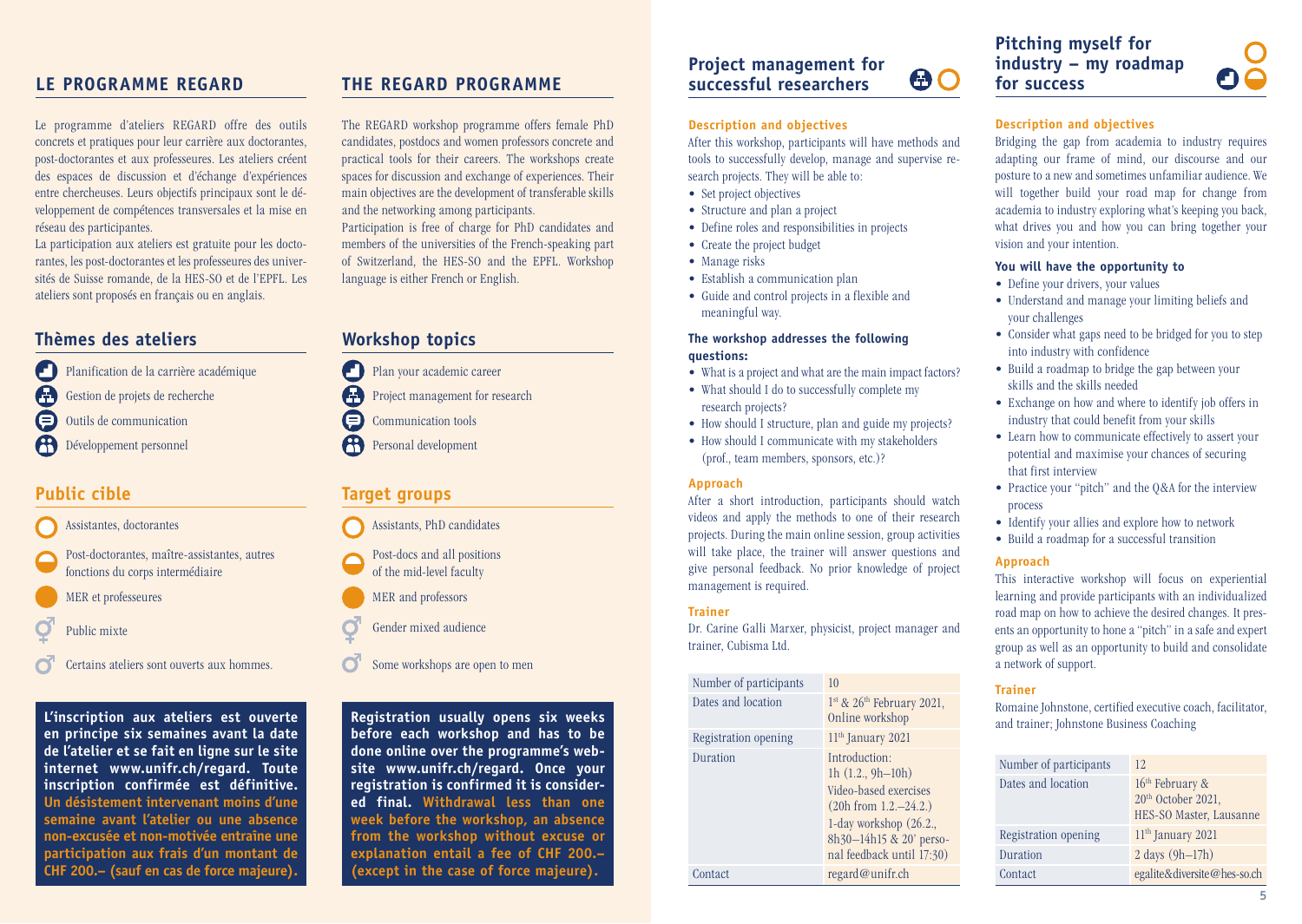## <span id="page-3-0"></span>**Academia, ResearchGate, Twitter…: Réseaux sociaux et visibilité sur internet**  60 **dans la recherche**

## **Description et objectifs**

Difficile pour les chercheuses (et les chercheurs !) d'être bien visibles sur internet et de se créer une véritable identité numérique professionnelle! Face à la multiplication des outils et services disponibles, cet atelier apportera des pistes et des conseils pour rendre visibles son profil et ses publications de manière positive et valorisante, en fonction des moyens et des buts de chacune.

## **Cet atelier vous propose de :**

- Comprendre l'importance de la visibilité individuelle dans le contexte actuel de la science ;
- Découvrir et distinguer les principaux réseaux sociaux utiles aux chercheuses ;
- Connaître leurs intérêts et leurs limites par rapport à d'autres services de présence en ligne ;
- Connaître les dispositifs de partage et de veille au regard de son objet de recherche et de ses communautés ;
- Définir son implication personnelle en ligne afin de promouvoir son profil et ses résultats scientifiques.

## **Approche**

Alternance d'exposé, démonstrations, échanges collectifs et travaux pratiques individuels

#### **Animation**

Aline Bouchard, co-responsable de l 'Urfist, École nationale des chartes, Paris

## **Facilitation techniques for working groups: managing interactivity, collaboration and decision making**

## **Description and objectives**

This workshop will allow you to explore and pilot different approaches and techniques for managing a small team or leading a team on a specific project. Specifically, it will assist you with:

- Setting the tone and making the 'right' impression in a new group
- Establishing effective habits for discussion and debates in the group
- Imposing appropriate tools for decision making
- Implementing strategies for resolving disagreements
- Managing subordinate, superordinate and peer interactions
- Ensuring a project advances and keeps to schedule
- Developing your personal leadership style

## **Approach**

Participants will work individually and in small groups on a variety of reflective and practical exercises designed to assist them in identifying and developing techniques, which fit with their personal leadership style. Each participant will have the opportunity to role play leading a group discussion and to receive constructive, individual feedback from the group.

## **Trainer**

Siara Isaac, teaching advisor, Teaching Support Centre, EPFL

Number of participants 15

Date and location 2<sup>nd</sup> March 2021

Registration opening 20<sup>th</sup> January 2021 Duration 1 day (9h–17h) Contact egalite@unil.ch

University of Lausanne

#### **Emotional intelligence:**  80 **why it matters**

## **Description and objectives**

How we feel influences our perceptions, decisions and actions. Accurately perceiving how you and others feel, using these feelings to assist with the task at hand, understanding how these feelings arose and how they will change, and then managing to stay open to these feelings makes us efficient in our interaction with others.

Emotional Intelligence Theory describes four emotional key abilities:

- Perceive Emotions accurately
- Use Emotions to help you think
- Understand Emotions' causes and changes
- Manage Emotions by including the data of emotions in our thinking, decisions and actions

In this workshop you will learn to explore how these skills matter in interacting with each other and how they can potentially impact your teaching. At the end of this workshop, you will be able to give a definition of the emotional key abilities and identify which of these strengths you would like to leverage and which could become development opportunities for you.

## **Approach**

In this experiential workshop you will be introduced to the key concepts and then explore experientially how each of the key abilities could be applied and translated into concrete situations at the work place.

Based on your understanding and learning from the role plays you will be encouraged to define personal strategies on how to leverage and/or develop your own emotional skills.

## **Trainer**

Dr. Silke Mischke, cognitive psychologist and executive coach

| Number of participants | 12                                            |
|------------------------|-----------------------------------------------|
| Dates and location     | $16th$ & 30 <sup>th</sup> March 2021,<br>EPFL |
| Registration opening   | 2 <sup>nd</sup> February 2021                 |
| Duration               | 2 half days $(9h-13h)$                        |
| Contact                | bureau.egalite@epfl.ch                        |

## **Se préparer à la leçon d'épreuve**



## **Description and objectifs**

Devoir préparer une leçon d'épreuve, c'est le signal que votre dossier de candidature a passé les premières phases de sélection et que votre profil a émergé par rapport à l'ensemble des dossiers. La commission de nomination souhaite vous voir à l'œuvre et s'entretenir avec vous pour attester de votre adéquation avec le poste. La leçon d'épreuve est l'occasion de démontrer vos compétences, votre potentiel et mettre en valeur vos recherches.

Les éléments de contenu abordés seront notamment le contenu de l'exposé, les moyens de communication et aussi les questions du jury.

- Situer les enjeux de la leçon d'épreuve
	- Développer vos habiletés de communication
	- Déterminer le contenu de l'exposé
- Anticiper quelques questions de la commission de nomination

### **Approche**

Cet atelier pratique alterne des moments d'exposé interactif, de discussions et réflexions collectives, mais aussi de mises en pratique amenant les participantes à se projeter au mieux dans la préparation d'une leçon d'épreuve à venir.

### **Animation**

Dre Mallory Schaub, responsable du Pôle de Soutien à l'Enseignement et l'Apprentissage (Pôle SEA); Prof. Sévane Garibian, Département de droit pénal, Université de Genève

| Nombre de participantes | 15                                     |
|-------------------------|----------------------------------------|
| Date et lieu            | 16 avril 2021,<br>Université de Genève |
| Inscription dès le      | 5 mars 2021                            |
| Durée                   | 1 journée $(9h-17h)$                   |
| Contact                 | ateliers@unige.ch                      |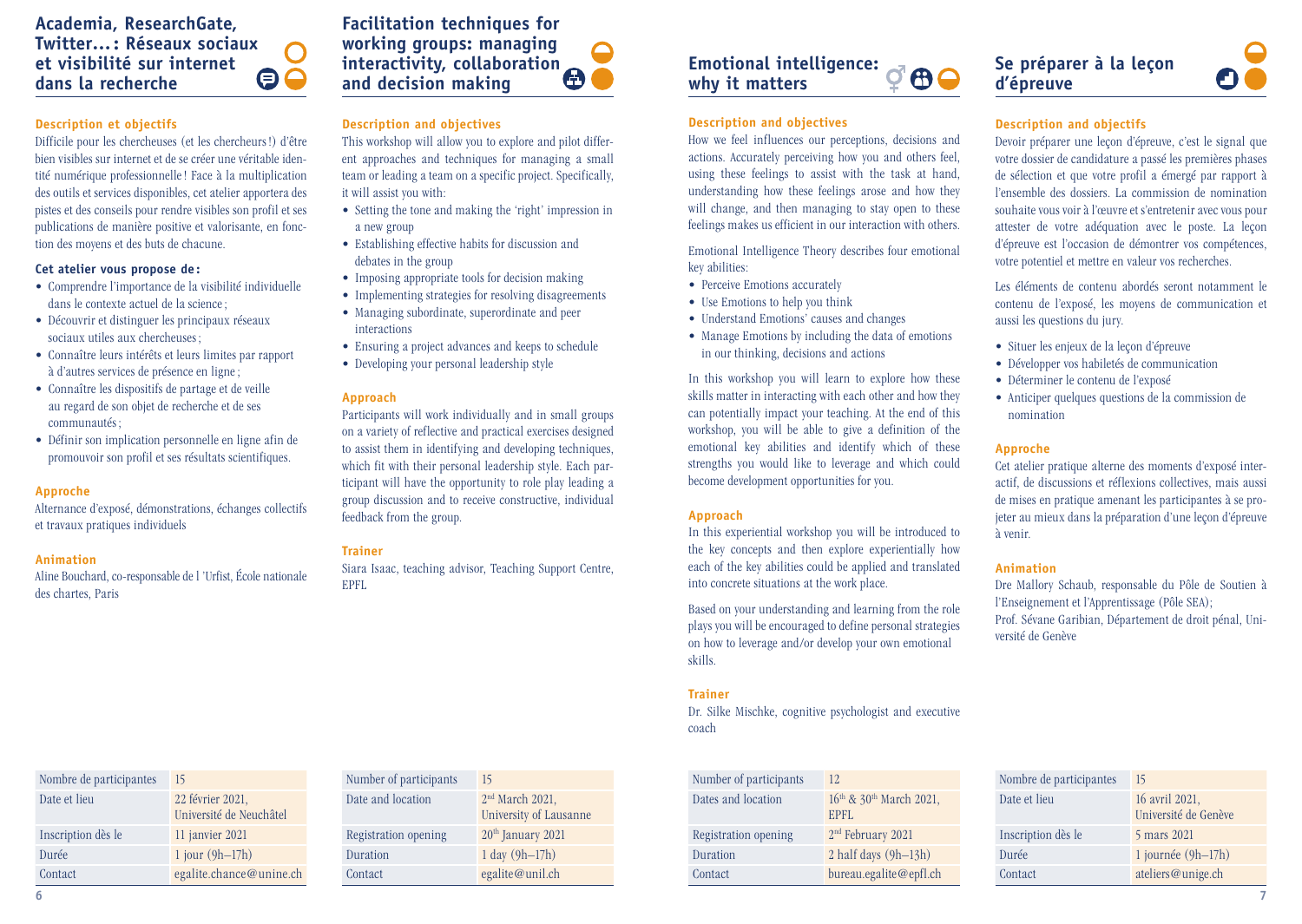<span id="page-4-0"></span>

## **Description and objectives**

Has it ever happened to you that you witnessed a situation where somebody got treated unfairly and you felt bad because you did not know how to react? Or did a female or minority colleague of yours complain about being discriminated and you did not know how to support them?

In this workshop participants will explore how they can stop being passive bystanders and become active upstanders and allies in situations where others are confronted with discrimination, sexism and bias. In this workshop participants will learn that they can have a positive impact in challenging situations and leave with a toolbox of smart intervention strategies. Knowing how to speak-up for others will also help you to learn to speak up for yourself with courage and confidence.

### **The workshop will focus on three elements:**

- **Awareness:** How to recognize (subtle) discrimination and understand why it is harmful not just for the targets, but the entire team or organization.
- **Obstacles:** Why is speaking up difficult.
- **Skills:** How to listen, learn and engage towards positive change of behavior without creating aggression and defensiveness.

#### **Approach**

This workshop is highly interactive. We will play a simulations game to kick off an open discussion on participants' own experiences. They will learn from each other and get introduced to various techniques like centering or active listening, that will help them to become fearless and skillful allies for a more human workplace of dignity, equality and innovation.

#### **Trainer**

Dr. Bettina Palazzo, expert in ethical leadership, PALAZZO ETHICS ADVISORY

| Number of participants | 16                                |
|------------------------|-----------------------------------|
| Date and location      | 20 <sup>th</sup> April 2021, EPFL |
| Registration opening   | 9 <sup>th</sup> March 2021        |
| Duration               | $\frac{1}{2}$ day (9h-13h)        |
| Contact                | bureau.egalite@epfl.ch            |

## $\bigoplus$ **ses potentiels**

## **Description et objectifs**

**Reconnaître et affirmer** 

L'atelier proposé vise à accompagner les femmes de la relève à reconnaître et à valoriser leurs potentiels d'accès à un poste de professeure ordinaire. Des outils pratiques d'affirmation leur seront transmis.

Pour parvenir à libérer les potentiels, les chercheuses seront amenées à s'explorer à travers des outils créatifs et projectifs de connaissance de soi. Ces derniers ont pour objectif de les amener à se poser des questions sur leur identité professionnelle, leurs forces et faiblesses, leurs valeurs, leurs préférences et leurs compétences.

#### **Approche**

Dans une atmosphère de confiance et de confidentialité, chaque participante identifie ses potentiels ainsi que des outils pratiques pour les affirmer dans son quotidien professionnel. Afin de:

- Mieux se connaître (identité)
- Identifier ses freins et blocages

Nombre de participantes 12

- Identifier ses valeurs, ses préférences et ses compétences
- Fortifier la confiance en ses potentiels de carrière

#### **Animation**

Moïra Salvadore, psychologue du travail, formatrice indépendante (FSEA)

## **Savoir négocier: techniques et stratégies**

## **Description et objectifs**

Qu'il soit académique ou non-académique, l'environnement professionnel est le lieu de nombreuses occasions de négociation : horaires de travail, distributions des tâches, salaire, partage de ressources etc. Suivant la « Méthode Harvard » (R. Fischer & W. Ury), cet atelier introduira les participantes aux bases de la négociation et les invitera à réfléchir sur leurs propres expériences et stratégies. En portant une attention particulière aux enjeux de genre et à la perception des rôles impliqués dans les situations de négociation, il les aidera à acquérir plus de confiance pour des situations futures et à développer leurs possibilités d'action.

### **Cet atelier permettra aux participantes de :**

- Reconnaître les éléments d'une négociation • Se familiariser avec les différentes manières
- de négocier
- Prendre conscience de leurs propres stratégies de négociation
- Exercer et réfléchir sur leur manière de négocier

#### **Approche**

Alternance d'apports théoriques et d'exercices pratiques sur la base des exemples et expériences apportées par les participantes.

## **Animation**

Dagmar Engfer, coach et conseillère en développement de carrière

 $\boldsymbol{\Theta}$   $\bullet$ 



## **Finding and applying for funding in academia**



## **Description and objectives**

The objectives of this workshop are:

- Receive information about funding organizations and suitable funding possibilities especially for women researchers (Switzerland and EU) and in respect of the academic level and career planning
- Know the most important features about planning and preparing an application and a research project
- Practical exercises: analysis of current career status and work on the first part of an application. This part will be prepared by the participants before the workshop and according to the trainer's requirements
- Group coaching: participants present and discuss their career concept within the group and receive feedback by the trainer

## **Approach**

Theory by the trainer combined with individual work, practical exercises, group discussion and feedback. This workshop will be organized as an online training session.

### **Trainer**

Susanne Matuschek, coach and consultant; MATUSCHEK **CONSULTING** 

| Number of participants | 10                                                                        |
|------------------------|---------------------------------------------------------------------------|
| Date and location      | $6th$ May 2021,<br>Online workshop                                        |
| Registration opening   | 25 <sup>th</sup> March 2021                                               |
| Duration               | $1$ day $(10h-17h)$ plus<br>individual preparation<br>before the workshop |
| Contact                | regard@unifr.ch                                                           |

| Nombre de participantes 12 |                                        |              | Nombre de par   |
|----------------------------|----------------------------------------|--------------|-----------------|
| Date et lieu               | 22 avril 2021,<br>Université de Genève | Date et lieu |                 |
| Inscription dès le         | 11 mars 2021                           |              | Inscription dès |
| Durée                      | 1 journée $(9h15-17h)$                 | Durée        |                 |
| Contact                    | ateliers@unige.ch                      | Contact      |                 |

| Nombre de participantes | 12                                       |
|-------------------------|------------------------------------------|
| Date et lieu            | 26 avril 2021,<br>Université de Lausanne |
| Inscription dès le      | 15 mars 2021                             |
| Durée                   | 1 journée $(10h-17h)$                    |
| Contact                 | egalite@unil.ch                          |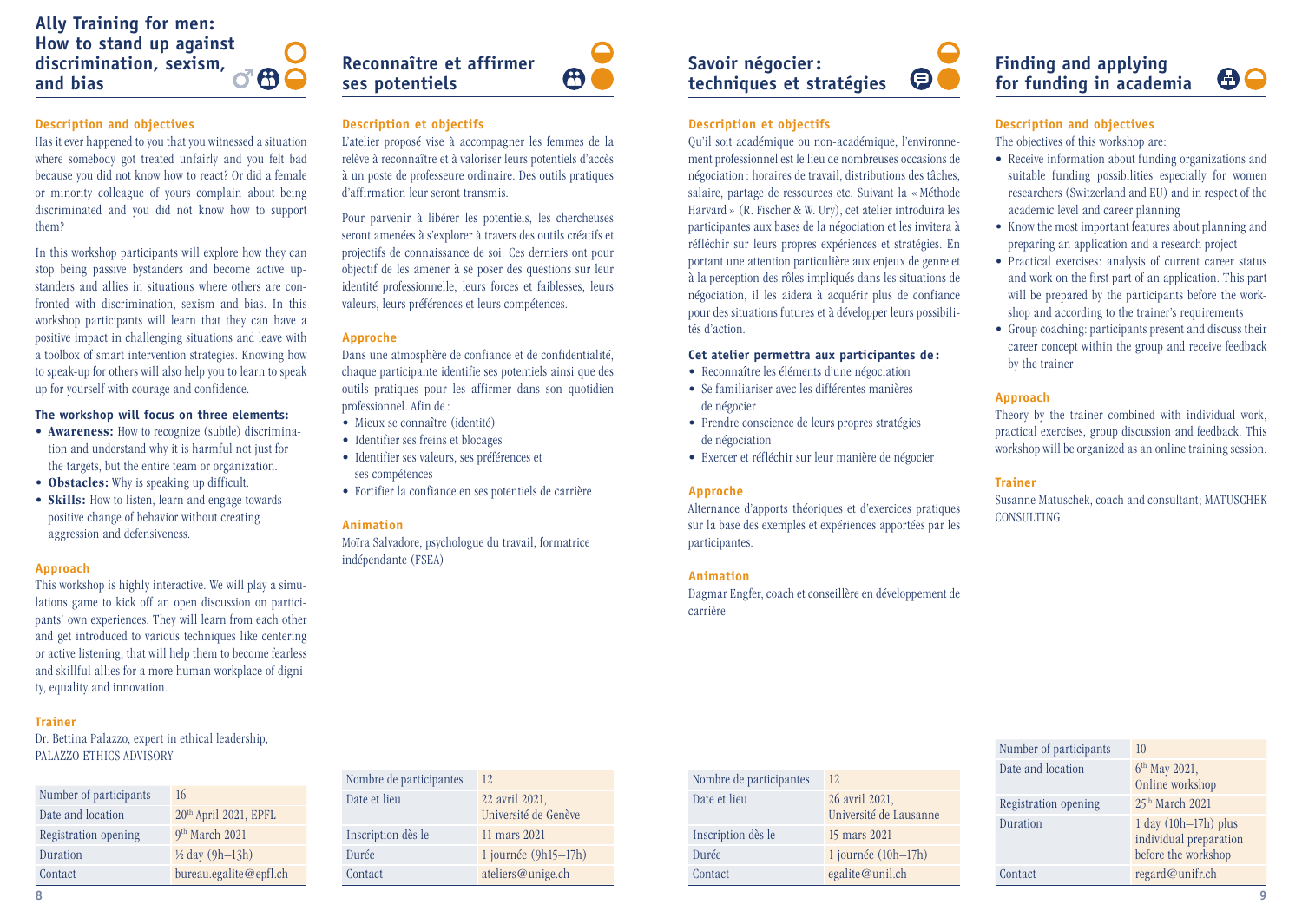## <span id="page-5-0"></span>**Viser l'équilibre : vers une gestion consciente du temps et de l'énergie**

## **Description et objectifs**

Plutôt que de se concentrer sur un nouvel outil miracle pour organiser votre temps, cet atelier adopte une approche personnalisée pour prendre du recul et améliorer votre connaissance de vous-même et de vos besoins, dans l'objectif d'optimiser votre gestion de votre énergie et votre gestion du temps.

80

L'atelier examinera les connexions entre gestion du temps et gestion de l'énergie, en prenant en compte le contexte académique et les carrières féminines. Il réservera une part importante aux réflexions individuelles et de groupe pour développer la conscience de vos besoins, des fluctuations de votre attention et de votre énergie. En partant de vos situations individuelles, l'atelier vous permettra d'évaluer vos différents engagements – académiques et non-académiques – selon leur retour sur investissement. Cette conscience vous conduira à microet macro-planifier votre travail, votre vie privée et vos relations, afin de développer une approche saine et équilibrée de la vie privée et professionnelle.

## **Approche**

Cet atelier repose sur une combinaison d'éléments théoriques, d'échanges dans le groupe et d'exercices individuels et de groupe. La participation à l'atelier inclut un suivi individuel env. trois semaines après l'atelier. Ce suivi vise à consolider les nouvelles habitudes, mises en place après l'atelier, de gestion du temps et de l'énergie propres à chacune des participantes.

### **Animation**

Marie-Paule Haefliger, psychologue FSP, coach exécutive et d'entreprise et formatrice, mph development

| Nombre de participantes | 12.                                                                                                        |
|-------------------------|------------------------------------------------------------------------------------------------------------|
| Dates et lieu           | 11 mai (atelier) & suivi<br>indivuel 24/25 mai 2021,<br>Université de Neuchâtel                            |
| Inscription dès le      | 23 mars 2021                                                                                               |
| Durée                   | 11 mai : 1 journée d'ate-<br>lier $(9h-17h)$ ; 24/25<br>mai : suivi individuel par<br>skype (date à choix) |
| Contact                 | egalite.chance@unine.ch                                                                                    |

## **Self-empowerment: discover how to build your power to act**



## **Description and objectives**

- How could you feel more competent, worthy, valuable, and capable of doing things? What would enable you to address adversity with calm and resolve?
- How could you create conditions around you that would foster your ideas and projects?
- How could you develop courage to fight for what is important to you and to say No to what is not?

Although these questions seem very personal, they are actually widely shared and universal. Most people have doubts and struggle at times with their self-image, self-acceptance and confidence. Research shows consistently that developing these aspects is highly correlated to coping with life challenges, and emotional well-being.

This workshop is designed to help you identify ways to foster positive self-image, to transform limiting beliefs into self-compassion, and to increase your "power to act".

### **Approach**

Through experience sharing, discovery of tools like cultivating self-care and mindfulness, as well as via the analysis of concrete situations, each participant will be able to make another step on her/his path of professional and personal growth.

## **Trainer**

Nir Zalts, expert for leadership and professional development, Momentum For People Development

| Number of participants | 8                                                                  |
|------------------------|--------------------------------------------------------------------|
| Dates and location     | $18^{th}$ & $19^{th}$ May +<br>24 <sup>th</sup> June 2021, EPFL    |
| Registration opening   | $6th$ April 2021                                                   |
| Duration               | 2 consecutive days<br>$(9h-17h) +$ follow-up<br>session $(9h-13h)$ |
| Contact                | bureau.egalite@epfl.ch                                             |

| Number of participants | 16                                                 |
|------------------------|----------------------------------------------------|
| Date and location      | 27 <sup>th</sup> May 2021,<br>University of Geneva |
| Registration opening   | 15 <sup>th</sup> April 2021                        |
| Duration               | $1 \text{ day } (9h15 - 17h)$                      |
| Contact                | ateliers@unige.ch                                  |

**Description and objectives**

**Pushing back against everyday sexism**

avoiding anti-mentors)

resources, work/life balance)

views.

**Approach**

**Trainer**

EPFL

This workshop seeks to increase PhD's and postdocs' skills in identifying and countering potential negative effects of sexism in their lives. During the workshop, we will practice techniques and approaches to respond to various professional situations (including those brought by participants). The focus will primarily be on addressing bias encountered in other people; however, we will also explore how we have each internalized some beliefs that are not necessarily coherent with our professed

**The workshop will follow a 3-part structure:** • It's still alive! – Recognizing and challenging sexism in your life (micro-aggressions, intersectionality, implicit bias, mansplaining) • **Sisterhood** – Finding mentors and supporting others (amplifying, spotlighting, networking,

• **Self-Care** – Choosing your battles and developing your internal compass (self-confidence, legal

This workshop is resolutely participative and will employ multiple strategies to promote personal reflection, small group discussion and collaborative problem solving.

Siara Isaac, teaching advisor, Teaching Support Centre,

## **Writing and publishing in academia**



## **Description and objectives**

For PhDs and postdocs, academic writing is a necessary skill to master. Often, proof of this mastery is measured in the form of publishing in peer-reviewed journals. However, the publication process can be daunting for authors, new or experienced. Knowing more about the process can help writers better tailor their work to the specific journal sought and increase their chances of success in publishing.

## **After this workshop, participants will better understand:**

- Who the players are in the publication process
- How to cite their work to avoid plagiarism, boost credibility, and support their arguments
- How to choose the right journal for their work
- How to adapt a paper that has been reviewed to increase their chances of publication
- What to include in cover and response letters to best communicate with reviewers and editors.

Although these topics are germane to many different scientific domains, this workshop will be aimed at publishing in the human and social sciences. APA norms will be referenced as examples for citation and avoiding language biases. By the end of the workshop, participants with all levels of writing and publishing experience should be able to confront the process more confidently in order to increase their chances of publication in peer-reviewed journals.

## **Approach**

Presentation, discussion, and interaction in small and large groups will be offered to exchange experiences and tailor the workshop to the participants' level(s) of experience with the publication process.

## **Trainer**

Dr. Sarah Stauffer, psychologist FSP; Editorial Board member of the "International Journal of Play Therapy"; Clinical Editor of Play Therapy™ Magazine

| Number of participants | 15                                                   |
|------------------------|------------------------------------------------------|
| Date and location      | 28 <sup>th</sup> May 2021,<br>University of Lausanne |
| Registration opening   | $16th$ April 2021                                    |
| Duration               | $1 \text{ day } (9h-17h)$                            |
| Contact                | egalite@unil.ch                                      |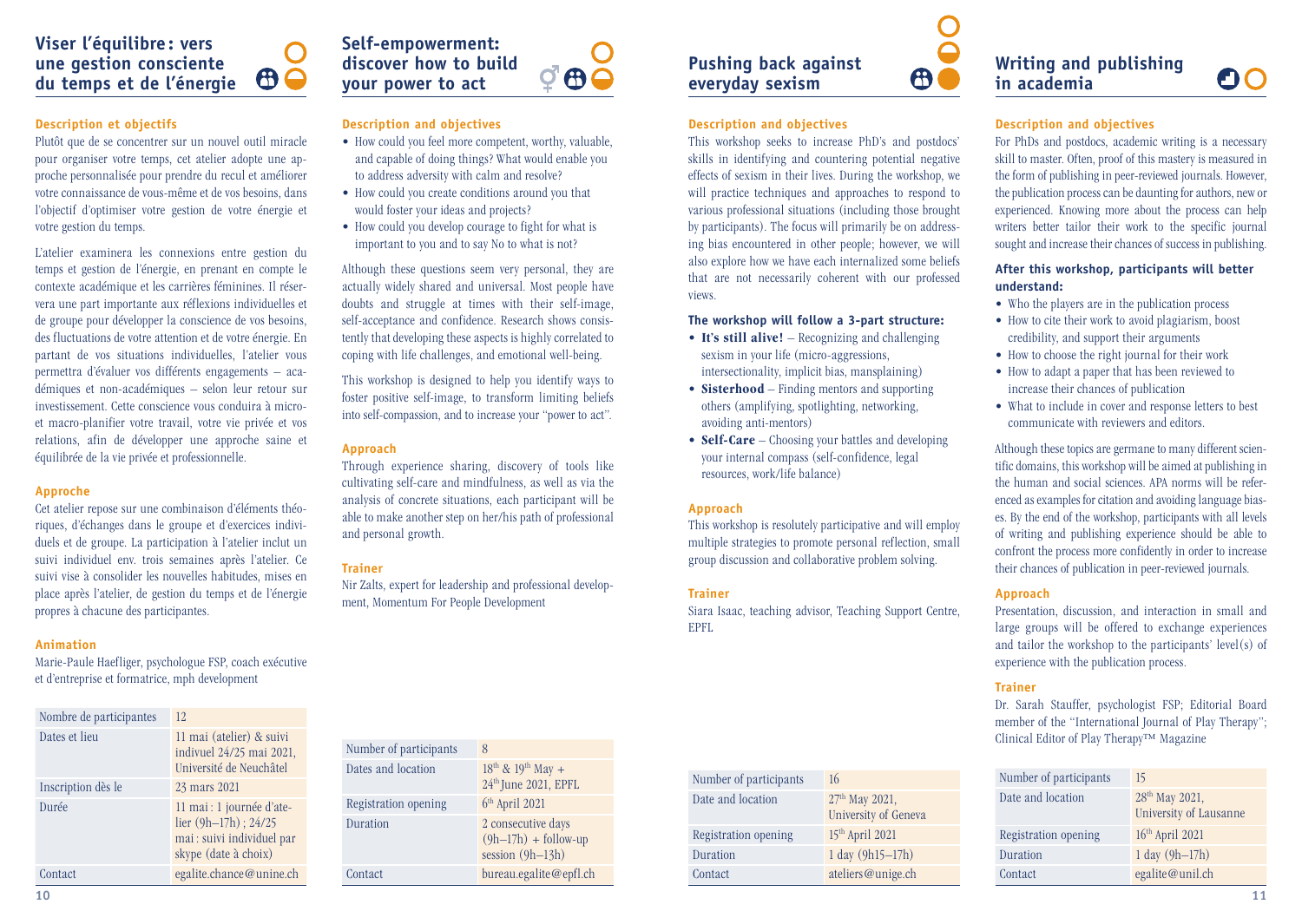#### <span id="page-6-0"></span>**Increase your assertiveness in institutional power**   $\Theta$ **games**



La réussite d'une recherche repose sur l'équipe qui la mène. Les éléments nécessaires à son efficacité se décident déjà avant la constitution de l'équipe. La définition des besoins et des objectifs, en amont, permet de clarifier le cadre. Puis lors de la mise en place de l'équipe, une collaboration fructueuse est rendue possible grâce à la définition des rôles et des fonctionnements. Par ailleurs, si la diversité des membres de l'équipe (âge, genre, formation, etc.) permet des complémentarités, celle-ci comporte également des défis à anticiper, car la cohésion de

**Description et objectifs** 

l'équipe est essentielle à sa réussite. **Les participantes apprennent à :**  • Définir ses besoins en ressources humaines

• Créer une équipe performante en misant

• Pouvoir se positionner et se sentir légitime

Cet atelier repose sur une combinaison d'éléments théoriques, d'échanges dans le groupe et d'exercices indivi-

Brigitte Guichard, psychologue FSP, formatrice avec brevet

et en compétences

**Approche**

**Animation**

duels et de groupe.

sur la complémentarité

dans son rôle de responsable • Identifier les erreurs courantes à éviter

fédéral et intervenante en entreprise

## **a**

## **Description and objectives**

In the business world as well as in universities, strategies for power games and assertiveness become increasingly important with each career step. For women, the "likability" requirement often represents an additional challenge. Have you ever experienced "games" being played with unspoken rules, not knowing how to act or play along? This workshop reveals and decodes unspoken rules and behaviour patterns, guides you in identifying scheming, traps and tricks, and shows you how to achieve greater room for manoeuvre and increased assertiveness.

#### **Content of the workshop:**

- Power dynamics in hierarchical organizations
- Decoding verbal and non-verbal language, symbols and gestures in daily power games
- How to make yourself seen and listened to in meetings and further relevant settings

## **The participants**

- Will get to know the essential rules in power games and how to play along
- Will be able to decide in any given power situation whether they want to participate in the game or not and thus gain more freedom of choice
- Will be able to make themselves heard and listened to

## **Approach**

- Theoretical and evidenced based inputs about relevant mechanisms and models in power and status games
- Analysis of concrete power game situations
- Training of verbal and non-verbal tactics and strategies
- Exchange of experiences and peer feedback

## **Trainer**

Lic.phil. Sibyl Schädeli, lecturer, coach ICF PCC, and consultant

| Number of participants | 14                          |
|------------------------|-----------------------------|
| Date and location      | $1st$ June 2021, EPFL       |
| Registration opening   | 20 <sup>th</sup> April 2021 |
| Duration               | $1 \text{ day } (9h-17h)$   |
| Contact                | bureau.egalite@epfl.ch      |

## Nombre de participantes 12 Date et lieu 15 juin 2021 Université de Lausanne Inscription dès le 4 mai 2021 Durée 1 journée (9h–17h) Contact egalite@unil.ch

## **Increase your assertiveness in institutional power games**

## **Description and objectives**

In the business world as well as in universities, strategies for power games and assertiveness become increasingly important with each career step. For women, the "likability" requirement often represents an additional challenge. Have you ever experienced "games" being played with unspoken rules, not knowing how to act or play along? This workshop reveals and decodes unspoken rules and behaviour patterns, guides you in identifying scheming, traps and tricks, and shows you how to achieve greater room for manoeuvre and increased assertiveness.

 $\boldsymbol{\Theta}$ 

#### **Content of the online workshop:**

- Power dynamics in hierarchical organizations
- Decoding verbal and non-verbal language, symbols and gestures in daily power games
- How to make yourself seen and listened to in meetings and further relevant settings

## **The participants**

- Will get to know the essential rules in power games and how to play along
- Will be able to decide in any given power situation whether they want to participate in the game or not and thus gain more freedom of choice
- Will be able to make themselves heard and listened to

#### **Approach**

- Theoretical and evidenced based inputs about relevant mechanisms and models in power and status games
- Analysis of concrete power game situations
- Training of verbal and non-verbal tactics and strategies
- Exchange of experiences and peer feedback

#### **Trainer**

Lic.phil. Sibyl Schädeli, lecturer, coach ICF PCC, and consultant

| Number of participants | 14                                   |
|------------------------|--------------------------------------|
| Date and location      | $17th$ June 2021;<br>Online workshop |
| Registration opening   | 6 <sup>th</sup> May 2021             |
| Duration               | 1 day (9h-16h30)                     |
| Contact                | regard@unifr.ch                      |

## **Gestion de conflits – coaching en groupe**



## **Description et objectifs**

D'une atmosphère tendue au conflit ouvert dans votre équipe, ces situations affectent votre ambiance professionnelle et impactent votre efficacité. Votre plaisir au travail et la motivation de votre équipe s'en ressentent fortement.

Nous aborderons en petit groupe différents types de conflits et les manières de les gérer de façon optimale. L'échange au sein du groupe permet de découvrir des perceptions alternatives des situations conflictuelles que vous souhaitez partager, d'explorer des pistes pour se protéger du stress qu'elles génèrent, et de développer ensemble des solutions créatives pour gérer les tensions et les conflits.

Cet atelier vous propose d'explorer d'autres angles de vue sur les tensions et conflits au travail et de développer des pistes de solution concernant les situations concrètes que vous rencontrez.

## **A partir des situations que vous traitez en groupe, les thématiques abordées comprennent:**

- Reconnaître l'impact des situations conflictuelles sur son bien-être et sur son comportement,
- Définir ses besoins,
- Communiquer clairement,
- Développer la créativité pour résoudre les problèmes et de conflits
- Négocier et réaménager son environnement professionnel

## **Approche**

Atelier d'une demi-journée: échange de situations individuelles avec coaching en groupe (4 participantes plus l'intervenante).

### **Animation**

Marie-Paule Haefliger, psychologue FSP, coach exécutive et d'entreprise, formatrice, mph development

| Nombre de participantes | 4 personnes par groupe                                                         |
|-------------------------|--------------------------------------------------------------------------------|
| Dates et lieu           | Groupe 1: 14 sept. 2021;<br>Groupe 2: 21 sept. 2021,<br>Université de Fribourg |
| Inscription dès le      | 3 août / 10 août 2021                                                          |
| Durée                   | Une demi-journée par<br>groupe (14.9. de 9h-13h;<br>21.9. de 13h-17h)          |
| Contact                 | regard@unifr.ch                                                                |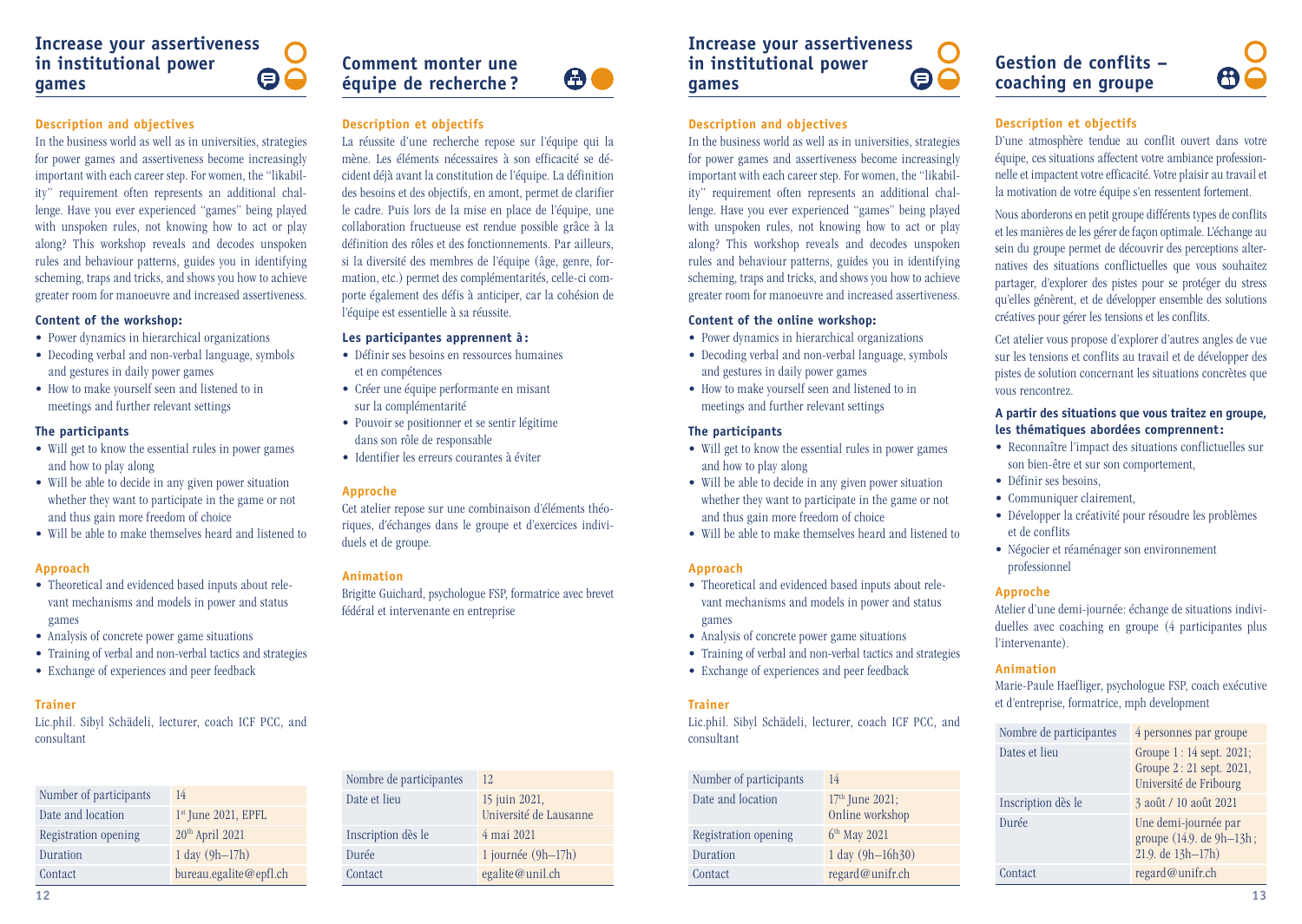## <span id="page-7-0"></span>**Vulgariser sans bêtifier**

## **Description et objectifs**

Parler d'un projet, en interne ou en externe, ou de sa spécialité, est un passage obligé dans le monde actuel. Le travail en réseau et en équipe se développe. On ne peut plus se contenter de l'entre-soi ! Pour faire passer ses projets, que ce soit auprès de ses partenaires, du public ou des médias, il est donc essentiel d'être bien comprise. Pour cela, il faut adapter sa présentation aux centres d'intérêts et au niveau de son public.

 $\boldsymbol{\Theta}$ 

Parler de choses très techniques ou scientifiques à un public de non spécialistes, sans pour autant trahir ou appauvrir le contenu du discours : quelle gageure!

A la fin de cette formation, les participantes seront en mesure de parler de leur projet de manière compréhensible et simplifiée, mais juste ! Elles sauront montrer l'intérêt de leur projet et intéresser leurs interlocutrices et interlocuteurs. Grâce à quelques outils concrets, elles pourront mieux faire connaître leur travail à l'extérieur et ainsi gagner en visibilité.

## **Approche**

Alternance d'exposés théoriques et d'exercices pratiques pour s'approprier les outils de la vulgarisation, apprendre à structurer son discours, éviter le jargon, sortir de l'abstraction, capter l'attention du public et la maintenir, concevoir un message ciblé, préparer de bons supports visuels.

#### **Animation**

Virginie Pilault, formatrice d'adulte, spécialiste en communication, ex-journaliste RTS (actualité radio, TV), VIP comm

| Nombre de participantes | 12                                           |
|-------------------------|----------------------------------------------|
| Date et lieu            | 17 septembre 2021,<br>Université de Lausanne |
| Inscription dès le      | 6 août 2021                                  |
| Durée                   | 1 journée $(9h-17h)$                         |
| Contact                 | egalite@unil.ch                              |

⊜

## **Description et objectifs**

**Prise de parole – boîte à outils**

Les enjeux d'une soutenance de thèse ou d'une conférence importante peuvent être élevés. La pression augmentant, les moyens à portée de main pour réussir diminuent proportionnellement. Un regard hostile, une question inattendue, une remarque ou une critique peuvent déstabiliser, voire vous priver entièrement des moyens d'agir d'une manière constructive. Cette formation apporte des réponses pour garder son calme et savoir se ressaisir. Elle offrira des clés pour développer des stratégies afin d'apprivoiser un public hostile, et montrera comment puiser des ressources dans sa capacité à être spontanée et à improviser. Ainsi, la prise de parole pourra devenir une vraie base pour avancer dans la carrière académique.

## **Contenu**

- Reprise des fondamentaux (conscience corporelle, ancrage, contact et écoute, voix, émotions, authenticité)
- Des astuces pour trouver du courage et savoir s'affirmer • Oser intervenir quand on a quelque chose à dire mais qu'on ne l'ose pas
- Développer sa spontanéité et capacité d'improviser
- Des astuces pour défendre sa thèse et son travail de recherche avec aisance
- Gérer un public hostile, les attaques, la critique

## **Approche**

Choix d'exemples concrets tirés des expériences des participantes. Jeux de rôles, recherche de la meilleure façon de communiquer. Travail individuel avec retour personnalisé alternant travail en groupe. Utilisation de la caméra pour un progrès plus efficace.

## **Animation**

Eva Vokacova Cendors, comédienne et formatrice en communication et développement personnel

| Nombre de participantes | 10                                            |
|-------------------------|-----------------------------------------------|
| Date et lieu            | 23 septembre 2021,<br>Université de Neuchâtel |
| Inscription dès le      | 12 août 2021                                  |
| Durée                   | 1 journée $(9h-17h)$                          |
| Contact                 | egalite.chance@unine.ch                       |

## **Description and objectives**

Academic mobility comes in two main flavours: accepting a research position abroad, and short-term travelling for collaborations, meetings or fieldwork. Both can provide great opportunities as well as challenges, especially with children involved. Mobility can be an important factor for success in an academic career, and is nowadays even seen as an essential requirement in many cases.

We will discuss opportunities, challenges and impact of academic mobility. Participants will receive information and feedback on how to organize a move abroad and short-term travelling. They will be encouraged to selfreflect in order to make a grounded decision regarding mobility in their own lives.

## **The participants will…**

- Find creative solutions to balance private goals and their family situation with travel requirements
- Understand opportunities, challenges and impact of academic mobility
- Have practical information on how to find a position abroad and how to prepare for an international move
- Have stronger basis to decide on how mobile they want to be as scientists.

#### **Approach**

Theoretical input will alternate with individual, pair and group work. This workshop will be organized as an online training session.

#### **Trainer**

Sarah Blackford, academic careers specialist

## **Research budgets: understanding and constructing them**



## **Description and objectives**

The workshop will be organized around the following questions:

- What is a budget: what are the expenses and revenues of a research budget?
- What funding body are we applying to and what is its influence on the budget that can be requested?
- How to build the budget: which parameters should we consider?
- Tips for managing different types of budgets once funding is secured.

After a brief presentation, participants' specific questions, remarks, and problems relating to their own proposals will be discussed.

## **Skills to be acquired :**

- An understanding of the fundamental elements of constructing a budget
- Ability to analyze a budget
- In the afternoon, budget analysis construction exercises will be carried out and discussed.

### **Approach**

Presentation, discussion, exercises, taking into account of the individual cases of the participants.

#### **Trainer**

Dr. Jennifer Mcclung, psychologist and biologist, Grants Office Manager, University of Neuchâtel

| Number of participants | 16                                      |
|------------------------|-----------------------------------------|
| Date and location      | $14th$ October 2021,<br>Online workshop |
| Registration opening   | 2 <sup>nd</sup> September 2021          |
| Duration               | $1 \text{ day } (9h-17h)$               |
| Contact                | bureau.egalite@epfl.ch                  |

| Number of participants | 25                                                      |
|------------------------|---------------------------------------------------------|
| Date and location      | 11 <sup>th</sup> November 2021,<br>University of Geneva |
| Registration opening   | 30 <sup>th</sup> September 2021                         |
| Duration               | 1 day (9h15-17h00)                                      |
| Contact                | ateliers@unige.ch                                       |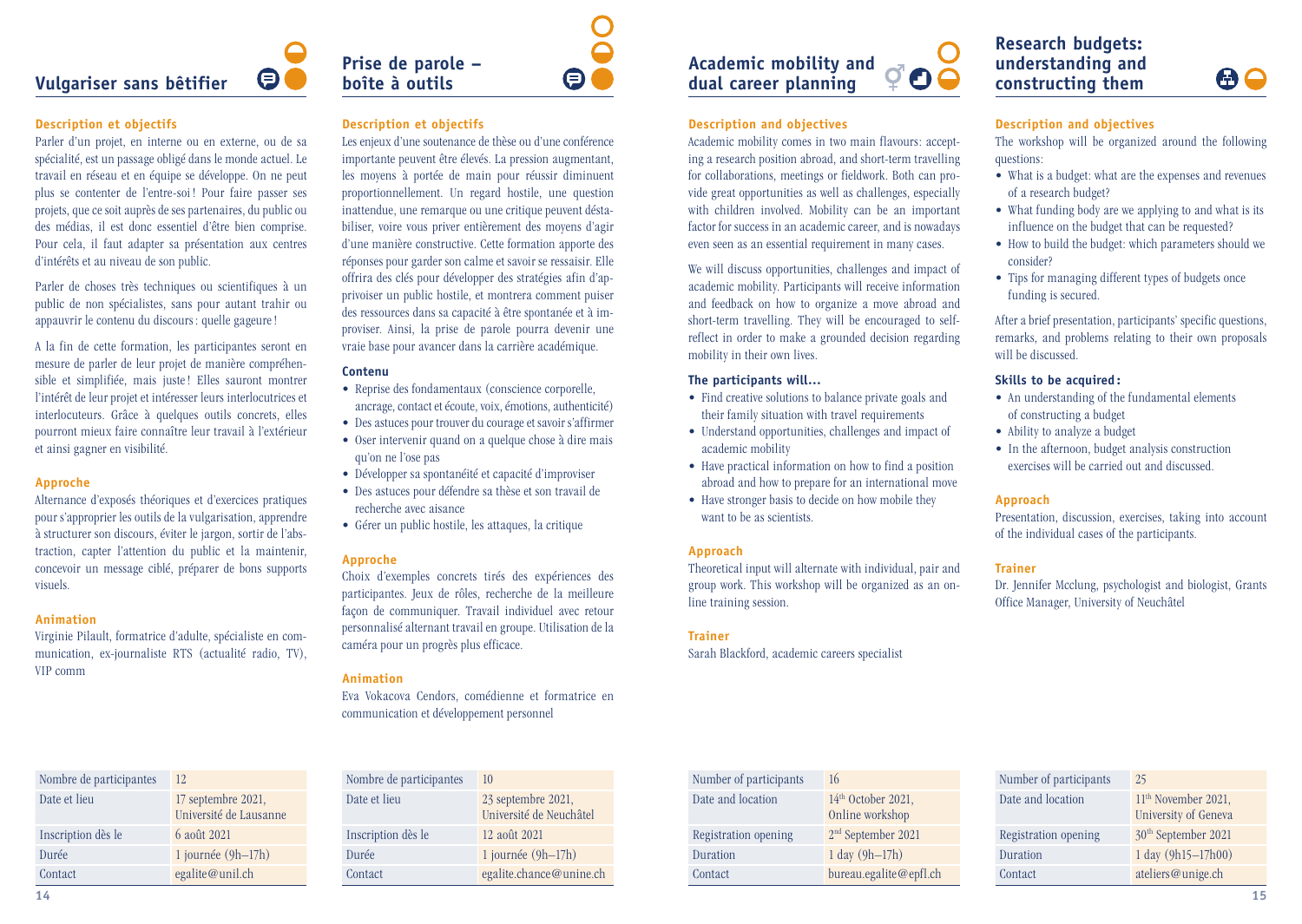## <span id="page-8-0"></span>**Question de regard ? Perception de soi et choix de carrière**

## **Description et objectifs**

Les femmes prennent de plus en plus leur place dans le monde académique. Des modèles de référence inspirent votre parcours. Quel regard portez-vous sur vos collègues, femmes et hommes? Quel est le poids du regard des autres sur vous et sur vos choix? Cernez vos ressources personnelles pour développer votre carrière de manière satisfaisante.

#### **Cet atelier vous propose de :**

- Reconnaître l'influence du regard que vous portez sur votre réalité professionnelle
- Légitimer vos choix face à la diversité d'options Renforcer votre leadership personnel Valider votre autorité
- 
- 

L'atelier se déroule en une journée, une réflexion prépa ratoire sera proposée aux personnes inscrites une semaine avant la séance.

## **Approche**

Méthode participative et impliquante : réflexion indivi duelle, travail de groupe et expression créative.

## **Animation**

Ana María Vidal, formatrice, coach ICF, conférencière et écrivaine

## **Description et objectifs**

**de son côté !**

 $\bigoplus$ 

**Devenir professeure, mettre toutes les chances** 

La matinée de cet atelier est organisée en table-ronde avec des représentant·e·s de la Délégation à l'égalité et le Service égalité & diversité de l'Université de Genève. L'après-midi sera dispensé un atelier.

## **La journée cherchera à répondre aux questions suivantes :**

- Comment se déroule une procédure de nomination ? Comment s'y préparer ? Quels sont les éléments essentiels d'un dossier de
- 
- candidature remarquable?
- Qu'attend-t-on d'une candidate lors de la leçon d'épreuve?
- Que peut-on lui poser comme questions ?

## **Approche**

Présentation du fonctionnement des procédures de nomi nation, conseils sur le dossier à préparer, discussion, ex posé avec rétroaction, exercices et moments de réflexion, ainsi que mise en pratique de la situation dans le cas d'une leçon d'épreuve.

## **Animation**

- **Table ronde et inputs**: Présidence de la Délégation à l'égalité pour le suivi des procédures des nomina tions à l'Université de Genève (UNIGE) ; Juliette Labarthe, coordinatrice, Service égalité & diversité; professeur·e·s et membres de la Délégation à l'égalité
- **Atelier :** Dre Mallory Schaub, responsable du pôle de Soutien à l'Enseignement et l'Apprentissage UNIGE

Université de Genève

1 journée (10h15–17h) ateliers@unige.ch

| Nombre de participantes | 12                                           | Nombre de participantes | 15                                     |
|-------------------------|----------------------------------------------|-------------------------|----------------------------------------|
| Date et lieu            | 22 novembre 2021,<br>HES-SO Master, Lausanne | Date et lieu            | 3 décembre 2021.<br>Université de Genè |
| Inscription dès le      | 11 octobre 2021                              | Inscription dès le      | 22 octobre 2021                        |
| Durée                   | 1 journée $(9h-17h)$                         | Durée                   | 1 journée $(10h15 -$                   |
| Contact                 | egalite&diversite@hes-so.ch                  | Contact                 | ateliers@unige.ch                      |

| ţ            |
|--------------|
| ಳ            |
| í.<br>٠<br>t |
| ׇ֠           |
| Î            |